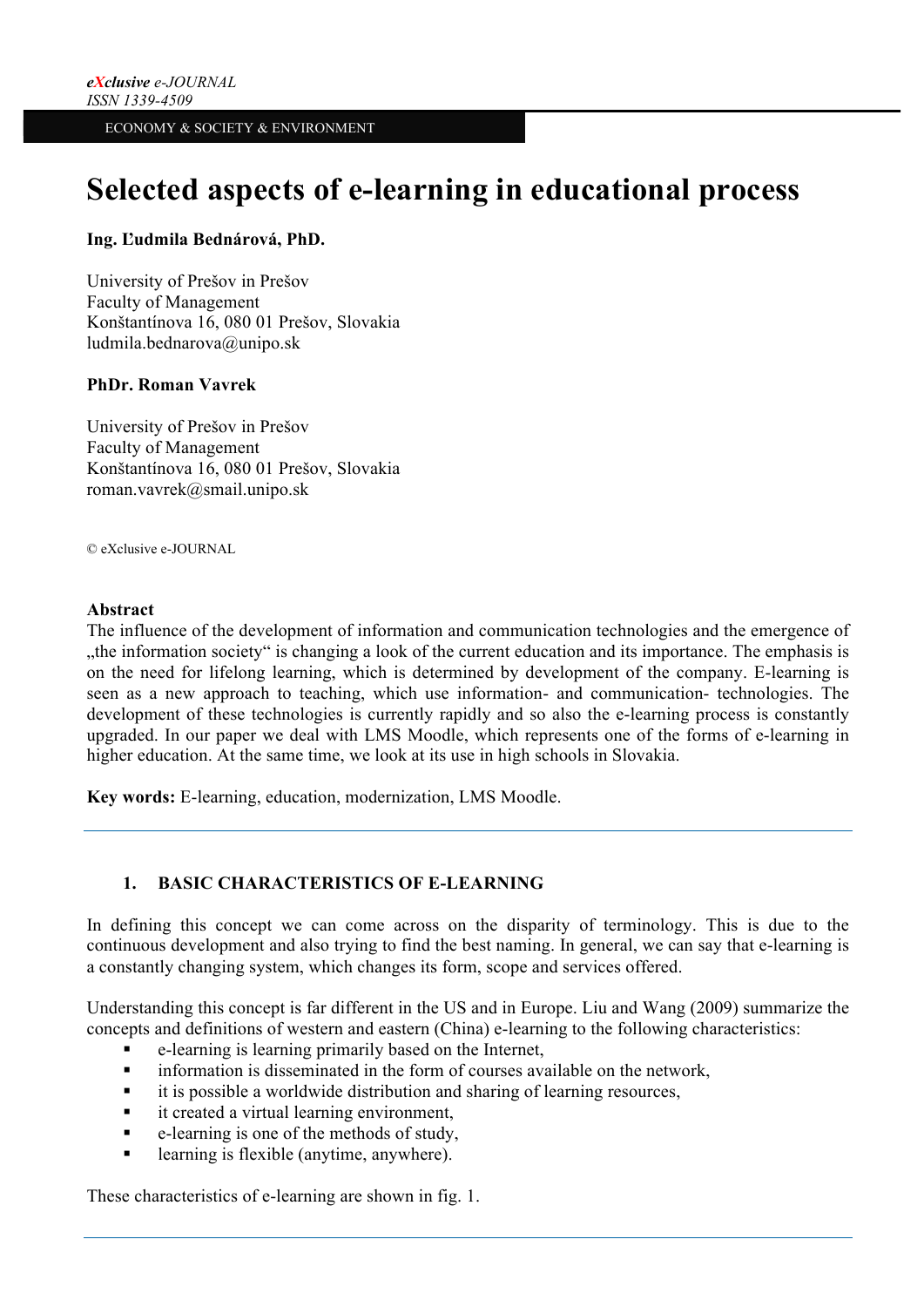

Fig. 1 The characteristics of e-learning Source: Liu and Wang, 2009

Kopecky and Vejvodová (2006) understanding the e-learning as any use of electronic material and didactic means to the effective achievement of educational goals (it is carried out, in particular, not only through computer networks). According to Wagner (2005) is e-learning an educational process, which uses information and communication technologies to the development of courses, to distribute course content between students and educators, and to the management of the study. This definition very aptly describes the concept and idea of e-learning.

E-learning in its present form did not exist in the past. The development of e-learning can be divided into several stages:

**CBT** (Computer Based Training) – education with the support of computers. This is the teaching without the use of the Internet. Teaching aids and materials are mostly found on the optical media, as DVDs or CDs (various animations, presentations, text, images, video and audio records, etc). This method is suitable for exercises or to verify knowledge

**WBT** (Web Based Training) – education with the support of web technologies. Education is carried out through the Internet. They created "virtual class", in which communicate tutor and student. On the Internet are accessible teaching materials, that student has to handle. Also included are links that refer to the additional information.

LMS (Learning Management System) – system of the management of teaching. It is a system of teaching with is using web applications. It is made up of a set of tools for communication, study management, like discussion forum and also makes available to students a teaching materials.

**LCMS** (Learning Content Management System) – system tool that is used to create or to the formulation of learning content. Unlike LMS LCMS allows you to combine different educational content already on the lowest levels, create your own training courses, interfere with educational content, etc. (Kopecký, Vejvodová, 2006).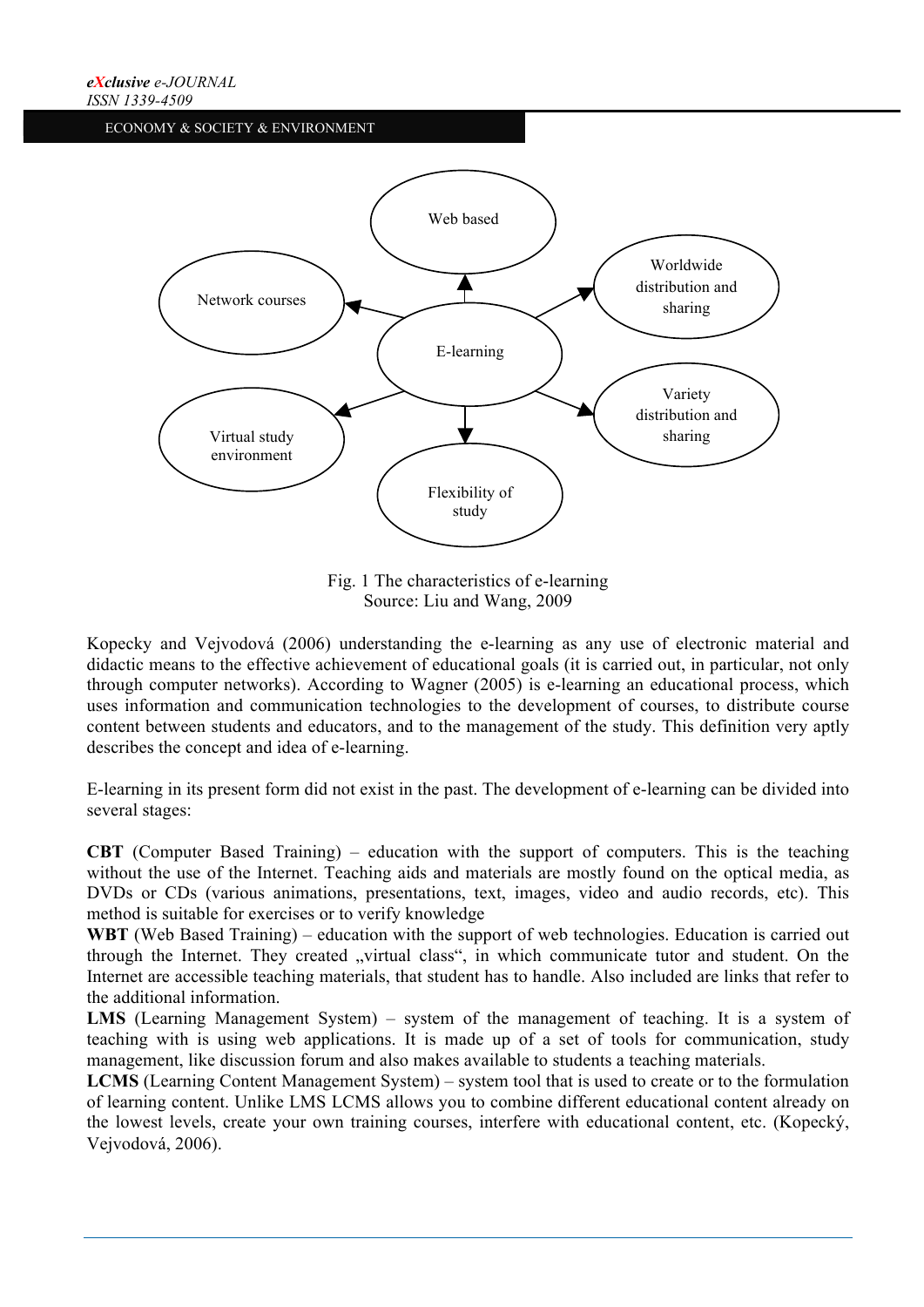

Fig. 2 The development of forms of e-learning Source: Kopecký, Vejvodová, 2006, p. 125

**Blended learning** – form of education based on a combination of e-learning and classical forms of teaching. It is about the integration of electronic resources in order to increase the potential of information and communication technologies, which is implemented together with the best methods of teaching. Basically it's a combination of classical college lectures with an electronic support.

## **2. LMS MOODLE**

Learning Management System – learning management system is currently the most widely used for supporting electronic forms of learning (well-defined online courses are a necessary condition) [8]. First version of e-learning environment Moodle was released on 02.20.2002 (Martin Dougiamas's birthday – founder). Moodle system belongs to the TOP 15 of most used learning management systems. It is rated as the most used between individual brands (graph 1).



Graph 1**:** LMS product usage, including education Source: http://www.learningsolutionsmag.com/articles/111/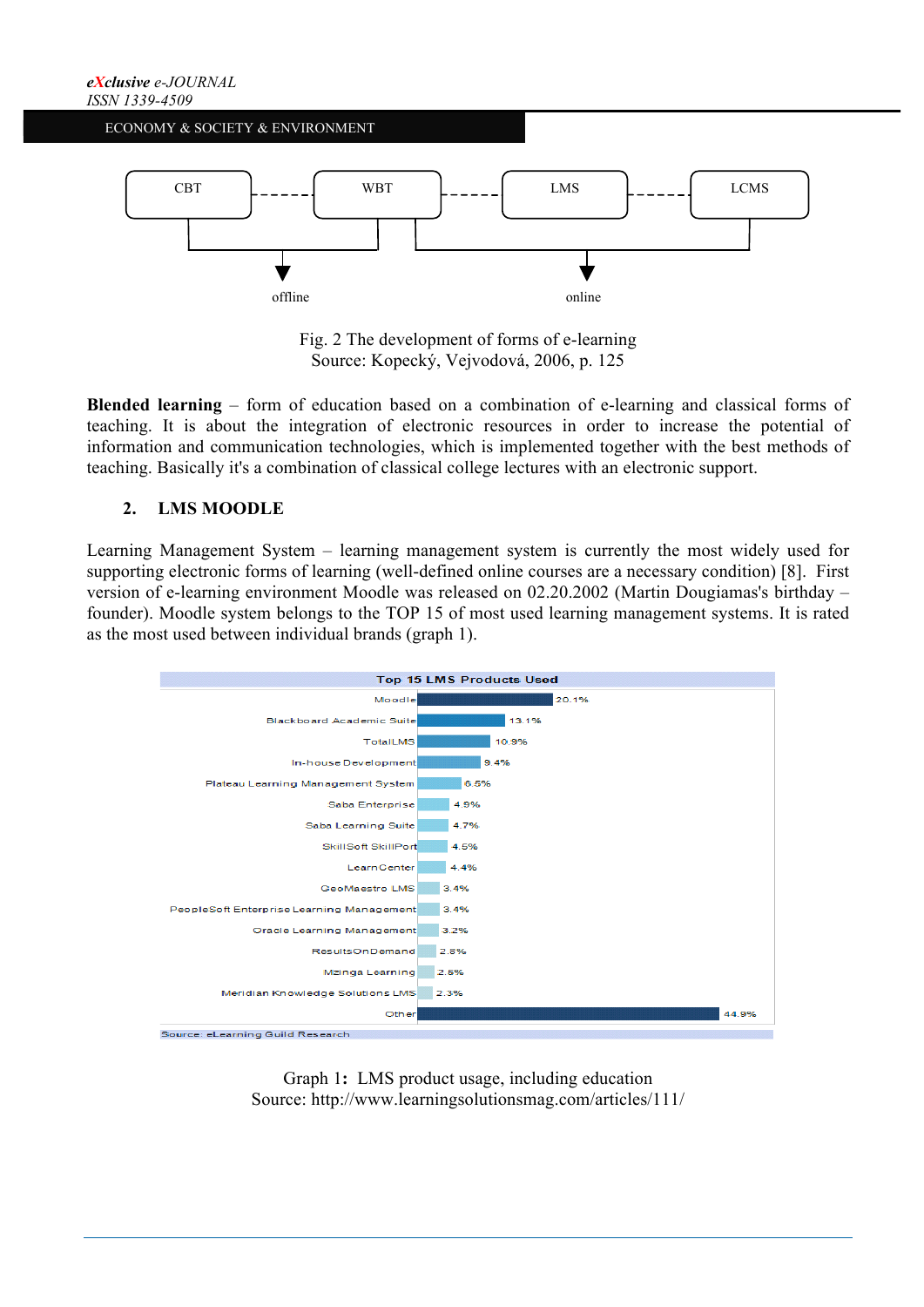There are many systems, from simple to extensive and complex, from academic to commercial and there are also large open-source applications. The Open-source category presents Moodle – Modular Object-Oriented Dynamic Learning Environment.

The Moodle system is a software package, which is available on the internet. It is provided free of charge as open source software (GNU Public License). Among the features of Moodle include modules, from which we can compile its content. Standard modules are study materials, discussion forums, automatically evaluated tests, dictionaries, databases and surveys.

## **3. USE OF E-LEARNING IN HIGHER EDUCATION**

In highest education practice may be encountered with the use of e-learning portals for more than 10 years. The most used software solution is the LMS Moodle, whose main advantage is the possibility of its free distribution. Despite this option, this tool was used in 2010 by twelve of the 33 high schools in Slovakia [7]. The website Moodle.org currently keeps track 208 e-learning portals in Slovakia, 1528 portals in Poland, 337 portals in Hungary and in the Czech Republic is registered 674 portals [4]. These numbers point to a different degree of implementation of Moodle in educational process. On the basis of these numbers we can see that at least is a e-learning used in Slovakia, it is most used in Poland.

In Slovakia, the highest degree of coverage of the individual courses or subjects has Faculty of chemical and food technology (Slovak University of Technology in Bratislava) and Institute of public policy and economics (Faculty of social and economic sciences, Comenius University in Bratislava). The high study coverage of the e-learning portal has Faculty of Educations (University of Prešov in Prešov), which has 391 courses broken down by individual study years and semesters.

For the improvement of the status of the use of e-learning these institutions (Faculty of chemical and food technology - Slovak University of Technology in Bratislava, Institute of public policy and economics - Faculty of social and economic sciences, Comenius University in Bratislava) implemented in 2010 survey in order to identify the status of the use of e-learning. The main objective of this research was the identification of relevant e-learning sites, which have been used in Slovakia in education and private sector. The target group was also students and teachers using e-learning in higher education. Through the e-questionnaire were contacted students, who studied public policy (Institute of public policy and economics). The aim of the survey was to identify the needs of the student in relation to the functioning of the e-learning portal with the aim of improving its functioning.

One of the biggest advantages of e-learning students included the availability of teaching materials, the rapid availability of results or important deadlines, improved orientation in study and easy communication with educators. Among the disadvantages students most frequently mentioned impersonal access, weak technical support system, excessive complexity of the system, the lack of literacy educators and poorly specified roles of educators [7].

#### **Acknowledgements**

Supported by project KEGA No. 032PU-4/2013 on the topic: E-learning application by training of the economic subjects of the study program Management and new accredited study programs at the Faculty of Management University of Prešov in Prešov).